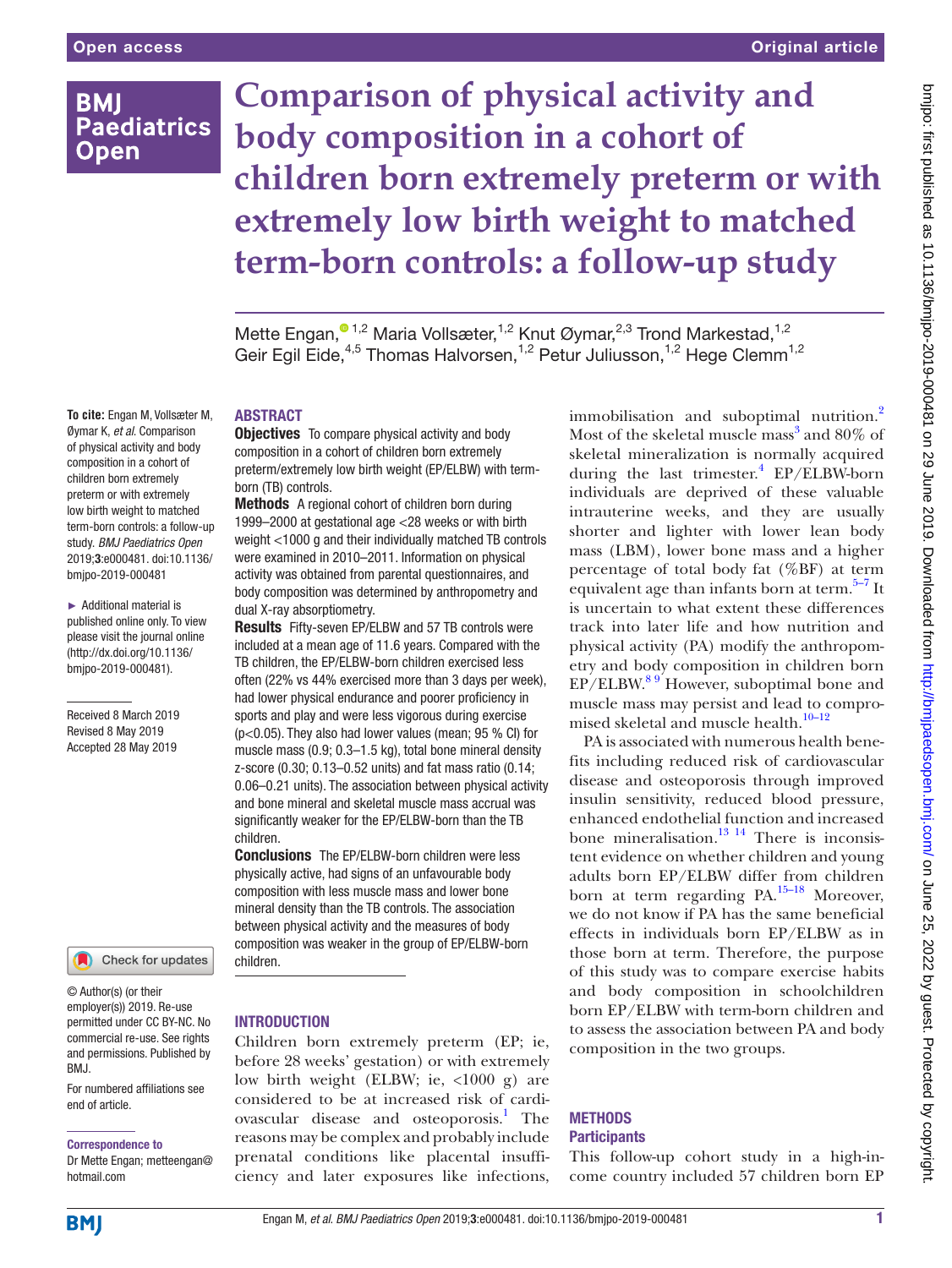(gestational age  $(GA)$  <28 weeks) or with ELBW  $($ <1000 g) in the Western Norway Regional Health Authority during 1999–2000 participating in the Project Extreme Prematurity, which is a part of the WestPaed Research Group. The EP/ELBW children were included at birth and later examined at 2 and 5 years of age before this study was performed in 2010–2011. Neonatal care had been provided at one of two regional neonatal intensive care units. Medical data were obtained from clinical examinations and hospital records. Using information from birth protocols at the maternity wards, the next born individuals of the same sex, born at term (TB, GA >37 weeks) with a birth weight (BW) above the lower 10th percentile of Norwegian children  $(>3.0 \text{ kg})^{19}$  $(>3.0 \text{ kg})^{19}$  $(>3.0 \text{ kg})^{19}$  at the same maternity ward as the participating EP/ELBWborn index case were invited as controls in 2010. If the parent of the first invited term-born individual declined participation, the next was invited and so on until one TB control was recruited for each participating preterm born index child. One average 1.6 controls had to be invited to recruit a full 1:1 TB control group.

#### PA questionnaires

Exercise habits were reported on questionnaires by the parents. A validated question from the *WHO Health Behaviour in Schoolchildren Survey* was used to determine the frequency of leisure time PA: *apart from at school, how often do you usually exercise so much that you get out of breath or sweat?*[20](#page-9-6)

#### Anthropometry

Height, weight, subscapular and triceps skinfolds and waist circumference were measured. Subscapular to triceps skinfold ratio (STR) and waist-to-height ratio (WHtR) were calculated as estimates of truncal fat mass (FM). Z-scores for BW and anthropometric measures were calculated with reference to Norwegian growth curves[.19 21 22](#page-9-5) Small for gestational age (SGA) was defined as a BW <10th percentile for  $GA.<sup>19</sup>$  $GA.<sup>19</sup>$  $GA.<sup>19</sup>$ 

#### Dual-energy X-ray absorptiometry (DXA)

DXA is a validated method to determine body composition.<sup>23</sup> The participants were examined at two different centres of rheumatology on a Lunar Prodigy and Lunar Prodigy Advanced DXA scan (GE Medical systems Lunar, Madison Wsconsin, USA). Daily calibration with a local phantom provided by the manufacturer was performed at the two DXA centres, and the preterm and their matched TB controls were examined at the same centre according to geographic affiliation.

*Whole-body less head* and regional body composition were measured, and bone mineral density (BMD) z-scores were calculated using sex and age specific paediatric reference standards provided by Lunar Prodigy enCORE2009 software version  $13.20.033^{23}$  $13.20.033^{23}$  $13.20.033^{23}$ 

Data on bone mineral content (BMC) (total BMD, lumbar spine BMD (lumbar vertebra 1–4) and left and right total hip BMD (BMDth)), fat compartments (total FM, %BF, FM ratio ((arms+legs FM)/truncal FM) and fat mass index (FMI: FM normalised for height<sup>2</sup>)) and skeletal muscle mass (LBM, appendicular lean mass (ALM), ALM index (ALMI: ALM/height<sup>2</sup>) and LBM index (LBMI: LBM/height<sup>2</sup>) were collected.

#### Blood samples

Blood for analyses of vitamin D (25-hydroxy vitamin D), oestradiol, testosterone, luteinising hormone and follicle-stimulating hormone was drawn at the consultation.

### **Puberty**

The questionnaire contained a five-level question on puberty development, where parents were asked to compare their offspring to peers (delayed, somewhat delayed, similar, somewhat ahead or ahead of peers).

#### **Statistics**

Data are presented as means with SD or medians with ranges, as appropriate, or as mean group differences with 95% CIs based on the t-distribution with the appropriate df. To compare findings between the EP/ELBW and TB groups, a mixed linear model and Wilcoxon's signed-rank test were used. Independent sample t-tests were used to compare the SGA and the non-SGA preterm individuals. Leisure time exercise were adjusted for socioeconomic status defined by the maternal education (high education defined by minimum 3 years of college or university degree) and single parenthood. A mixed linear regression model adjusted the estimate of the body components for body size (height z-score and weight z-score), parental reported puberty and PA (days per week with exercise). Vitamin D level did not change the effect of EP/ELBW birth and was not included in the model. An interaction term was constructed to test differences between the EP/ ELBW and TB groups regarding association between PA and body composition. P values have not been formally adjusted for multiple comparisons due to the complexity of the analyses and should be interpreted with caution. Accordingly, as a rule of thumb, we consider only p values <0.01 as statistically significant in the interpretation of the results. Analyses were performed using IBM SPSS statistics V.14.

#### **Ethics**

The mothers gave written informed consent.

#### Patient and public involvement

Patient representatives were involved in the study design of this and several other studies as part of the national follow-up study on EP/ELBW children.

#### **RESULTS Participants**

Of 108 premature EP/ELBW children, 19 had died and 57 (29 males) consented to participate in the follow-up study. The participants needed more ventilator treatment but did not differ from those who declined on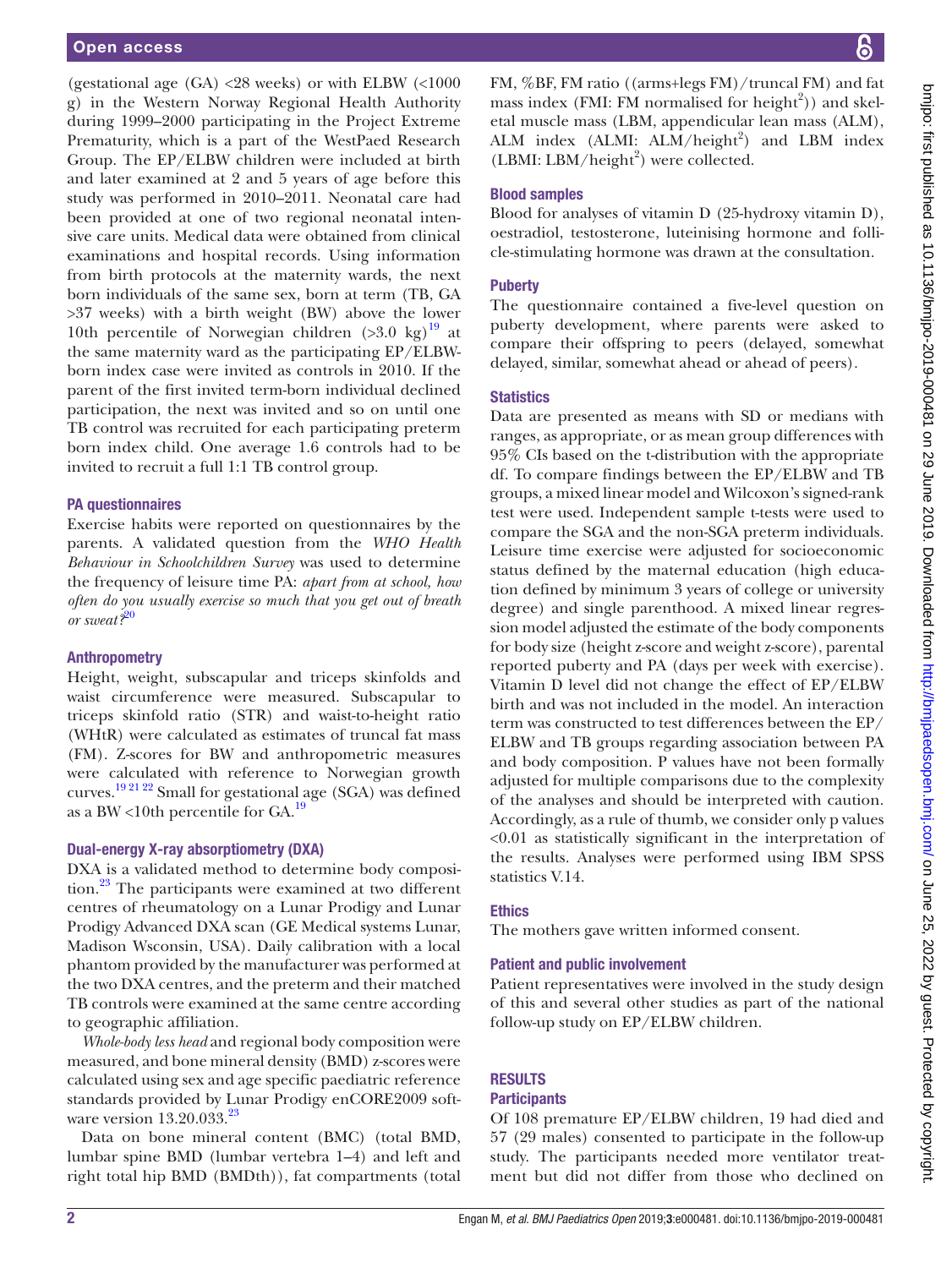<span id="page-2-0"></span>Table 1 Characteristics of the 89 surviving EP/ELBW-born children and the 57 term-born children in the regional cohort of Western Norway health region in 1999–2000

|                                                   | <b>EP/ELBW</b> born |              |          |            |          |
|---------------------------------------------------|---------------------|--------------|----------|------------|----------|
| <b>Characteristics</b>                            | <b>Assessed</b>     | Not assessed | P value* | Term born  | P valuet |
| Participants, n                                   | 57                  | 32           |          | 57         |          |
| Female gender, n (%)                              | 28 (49)             | 12 (38)      | 0.29     | 26 (46)    |          |
| Birth weight (g), mean (SD)                       | 842 (175)           | 837 (142)    | 0.74     | 3700 (434) |          |
| Gestational age (weeks), median (range)           | $27(24-31)$         | 27 (23-30)   | 0.68     |            |          |
| Small for gestational age, 0.10 percentile, n (%) | 20(35)              | 6(19)        | 0.11     |            |          |
| Ventilator treatment, n (%)                       | 51 (89)             | 21 (66)      | 0.01     |            |          |
| Days on ventilator, median (range)                | $5(0-24)$           | $2.5(0-29)$  | 0.01     |            |          |
| Bronchopulmonary dysplasia, n (%)                 | 31(54)              | 12 (38)      | 0.13     |            |          |
| Periventricular leucomalacia, n (%)               | 4(7)                | 3(9)         | 0.70     |            |          |
| Necrotising enterocolitis, n (%)                  | 1(2)                | 1(3)         | 0.59     |            |          |
| Gastrostomy tube, n (%)                           | 0(0)                | 1(3)         | 0.36     |            |          |
| Cerebral palsy at 5 years, n (%)                  | 3(5)                | 5(16)        | 0.13     |            |          |
| Eating difficulties any time, n (%)               | 16 (28)             | 7(22)        | 0.52     |            |          |
| Growth hormone treatment, n (%)                   | 2(4)                | 0(0)         | 0.53     |            |          |
| Assessment at 11 years of age                     |                     |              |          |            |          |
| Reduced mobility, n (%)                           | 2(4)                |              |          | 0(0)       | 0.16     |
| Single parenthood, n (%)                          | 13(23)              |              |          | 6(10)      | 0.052    |
| Mother higher education‡, n (%)                   | 31(54)              |              |          | 35(61)     | 0.85     |
| Hearing impairment, n (%)                         | 6(11)               |              |          | 2(4)       | 0.16     |
| Visual impairment, n (%)                          | 11 (19)             |              |          | 5(9)       | 0.06     |
| Inhaled corticosteroids, n (%)                    | 3(5)                |              |          | 3(5)       | 0.66     |

The enrolled subjects were examined in 2010–2011.

\*P value for differences between the participating extremely preterm/extremely low birth weight (EP/ELBW)-born children and the EP/ELBWborn children not participating. Independent sample t-test, Mann-Whitney test and  $\chi^2$  exact test as appropriate.

†P value for differences between the participation EP/ELBW-born and the TB control group. Wilcoxon signed-ranks test.

‡High education defined by minimum 3 years of college or university degree.

EP/ELBW, Extremely preterm/extremely low birth weight; TB, term born.

other characteristics ([table](#page-2-0) 1). Seven of the EP/ELBWborn children declined DXA scanning, and three were excluded from the DXA analyses because they were of minority ethnicity. One of the included participants who underwent DXA scanning had mild cerebral palsy (CP) affecting one leg. One subject who was not scanned was excluded from analyses on PA because of deafness and hemiplegic CP. Among the TB controls, 57 (31 males) completed the questionnaires, 54 showed up for examinations and 49 underwent DXA scanning. Mean age (SD) at examination was 11.6 (0.7) years for both groups.

#### Exercise and participation in sports activities

Twenty-two per cent of the EP/ELBW-born and 44% of the TB children exercised more than 3 days/week, and the overall mean (95% CI) difference was 0.9 (0.2 to 1.6) days/week adjusted for socioeconomic status, p=0.009 There was no statistically significant gender difference.

More EP/ELBW-born than TB participants were reported to have lower physical endurance, poorer

proficiency in sports and play and to be less vigorous during exercise, when compared with their peers [\(table](#page-3-0) 2).

Nearly 50% of the EP/ELBW and 72% of the TB participated in team sports. The difference was mainly explained by the EP/ELBW boys not participating at the same level as TB boys (52% vs  $81\%$ , p=0.005). The EP/ ELBW-born children participated in PA together with family or friends more often than the TB children (75% vs  $60\%$ , p= $0.050$ ).

#### Body composition

The mean (95% CI) height was 4.6 (2.0 to 7.2) cm and the weight was 2.8 (0.3 to 5.8) kg lower in the EP/ELBW than the TB children. The z-score for height were lower in the  $EP/ELBW$  group but not statistically significant (p=0.04). The mean z-score for weight, BMI, waist circumference, subscapular skinfold, triceps skinfold and the z-scores for these measures did not differ significantly [\(table](#page-4-0) 3). The FM and %BF were similar, but the STR was 11% higher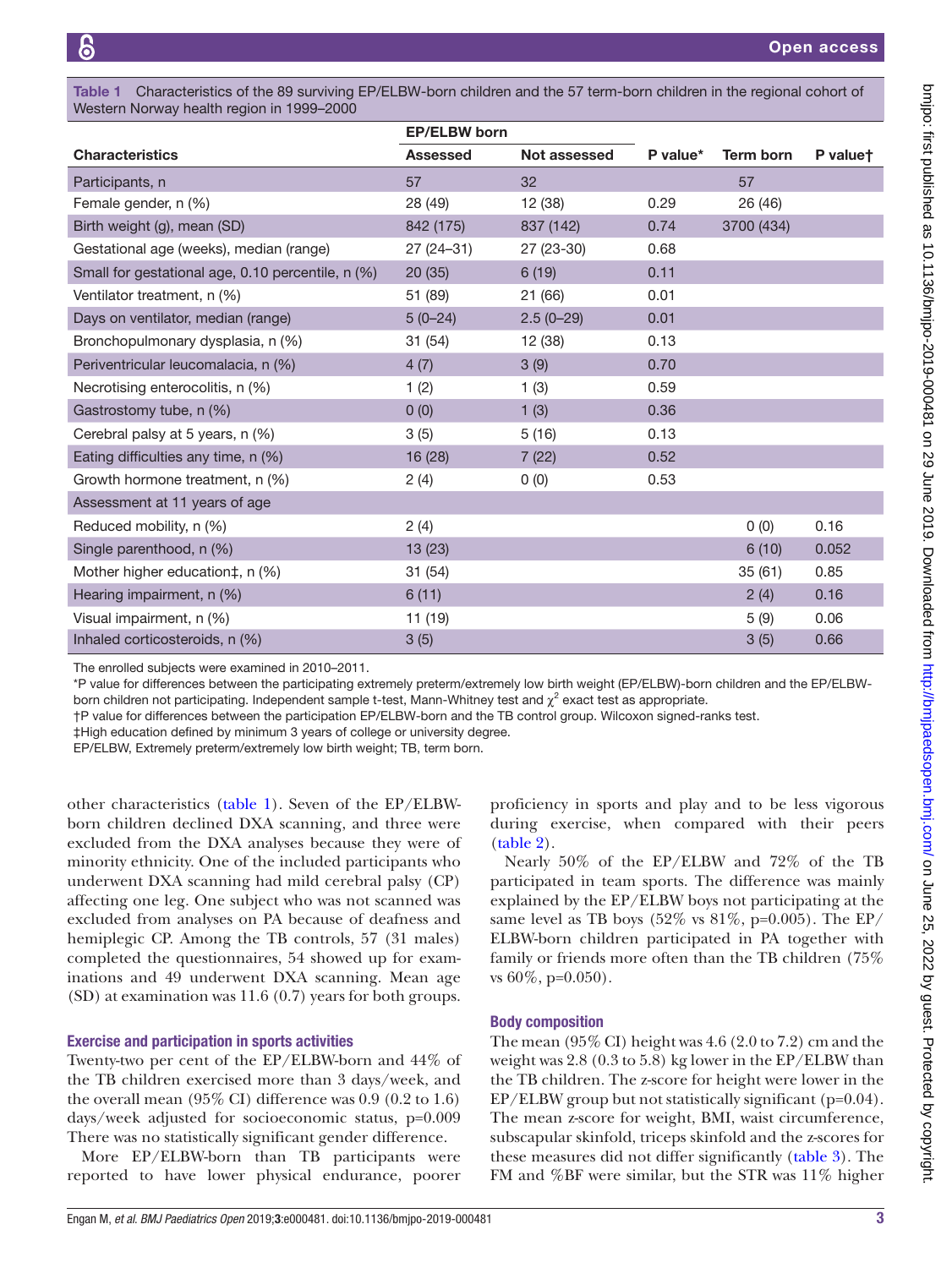<span id="page-3-0"></span>Table 2 Comparing reported physical activity and participation in sports between the 56 EP/ELBW-born subjects and the 57 term-born age-matched and gender-matched controls in the Western Norway Health Region in 1999–2000 as part of the Project Extreme Prematurity

|                                                                                                                      | <b>EP/ELBW</b>         |         | <b>Term born</b>     |         |          |
|----------------------------------------------------------------------------------------------------------------------|------------------------|---------|----------------------|---------|----------|
|                                                                                                                      | $N = 56$<br>M=28, F=28 |         | $N=57$<br>M=31, F=26 |         |          |
| <b>Physical activity</b>                                                                                             | N                      | (M/F)   | Ν                    | (M/F)   | P value* |
| Apart from at school, how often does your child<br>usually exercise so much that it gets out of<br>breath or sweats? |                        |         |                      |         | 0.013    |
| Daily                                                                                                                | 3                      | (2/1)   | 7                    | (6/1)   |          |
| 4-6 times/week                                                                                                       | 9                      | (4/5)   | 18                   | (9/9)   |          |
| 2-3 times/week                                                                                                       | 28                     | (15/13) | 24                   | (13/11) |          |
| 1 time/week                                                                                                          | 9                      | (3/6)   | 6                    | (2/4)   |          |
| Less than one time/week                                                                                              | $\mathbf{2}$           | (1/1)   | 2                    | (1/1)   |          |
| <b>Never</b>                                                                                                         | 3                      | (2/1)   | $\mathbf 0$          |         |          |
| Total                                                                                                                | 54                     |         | 57                   |         |          |
| At play and sports: how is the child's endurance<br>compared with its average peers?                                 |                        |         |                      |         | 0.006    |
| Similar                                                                                                              | 34                     | (17/17) | 48                   | (25/23) |          |
| Less                                                                                                                 | 18                     | (9/9)   | 9                    | (6/3)   |          |
| Much less                                                                                                            | 3                      | (1/2)   | 0                    |         |          |
| Total                                                                                                                | 55                     |         | 57                   |         |          |
| At play and sports: how vigorous is the child<br>compared with its average peers?                                    |                        |         |                      |         | 0.001    |
| More                                                                                                                 | $6\phantom{1}$         | (1/5)   | 16                   | (13/3)  |          |
| Similar                                                                                                              | 34                     | (20/14) | 37                   | (15/22) |          |
| Less                                                                                                                 | 15                     | (6/9)   | $\overline{4}$       | (3/1)   |          |
| Total                                                                                                                | 55                     |         | 57                   |         |          |
| How will you rate your child's proficiency in<br>sports activities?                                                  |                        |         |                      |         | < 0.001  |
| Very high                                                                                                            | 6                      | (2/4)   | 11                   | (10/1)  |          |
| High                                                                                                                 | 8                      | (2/6)   | 26                   | (13/13) |          |
| Average                                                                                                              | 25                     | (15/10) | 16                   | (6/10)  |          |
| Somewhat low                                                                                                         | 13                     | (7/6)   | 3                    | (2/1)   |          |
| Very low                                                                                                             | $\overline{2}$         | (1/1)   | 0                    |         |          |
| Total                                                                                                                | 54                     |         | 56                   |         |          |
| Does the child participate in                                                                                        |                        |         |                      |         |          |
| Team sports                                                                                                          | 27                     | (14/13) | 41                   | (25/16) | 0.009    |
| Sports club activities other than team sports                                                                        | 14                     | (6/8)   | 16                   | (10/6)  | 0.83     |
| Physical activity alone or together with family/<br>friends                                                          | 42                     | (21/21) | 34                   | (18/16) | 0.050    |

\*Wilcoxon's signed-ranks test two tailed.

EP/ELBW, extremely preterm/extremely low birth weight; F, female; m, male.

 $(p=0.04)$  and the FM ratio was  $11\%$  lower (p=0.001) in the EP/ELBW than the TB children. After adjusting for size and reported puberty, the mean (95% CI) difference in STR was  $0.09$   $(0.01$  to  $0.17)$  units  $(p=0.04)$ , and the mean difference in FM ratio was 0.14 (0.06 to 0.21) units  $(p=0.001)$ .

The EP/ELBW-born children had lower LBM, ALM, total BMD z-score and BMDth z-scores. The mean (95% CI) difference in ALM was  $0.9$   $(0.3 \text{ to } 1.5)$  kg  $(p=0.004)$ , and the difference in total BMD z-score was 0.33 (0.13 to 0.52) units (p=0.001) after adjusting for size and puberty [\(table](#page-6-0) 4). The EP/ELBW children had close 2019. Downloaded from http://bmjpaedsopen.bmj.com/ on June 25, 2022 by guest. Protected by copyright

၆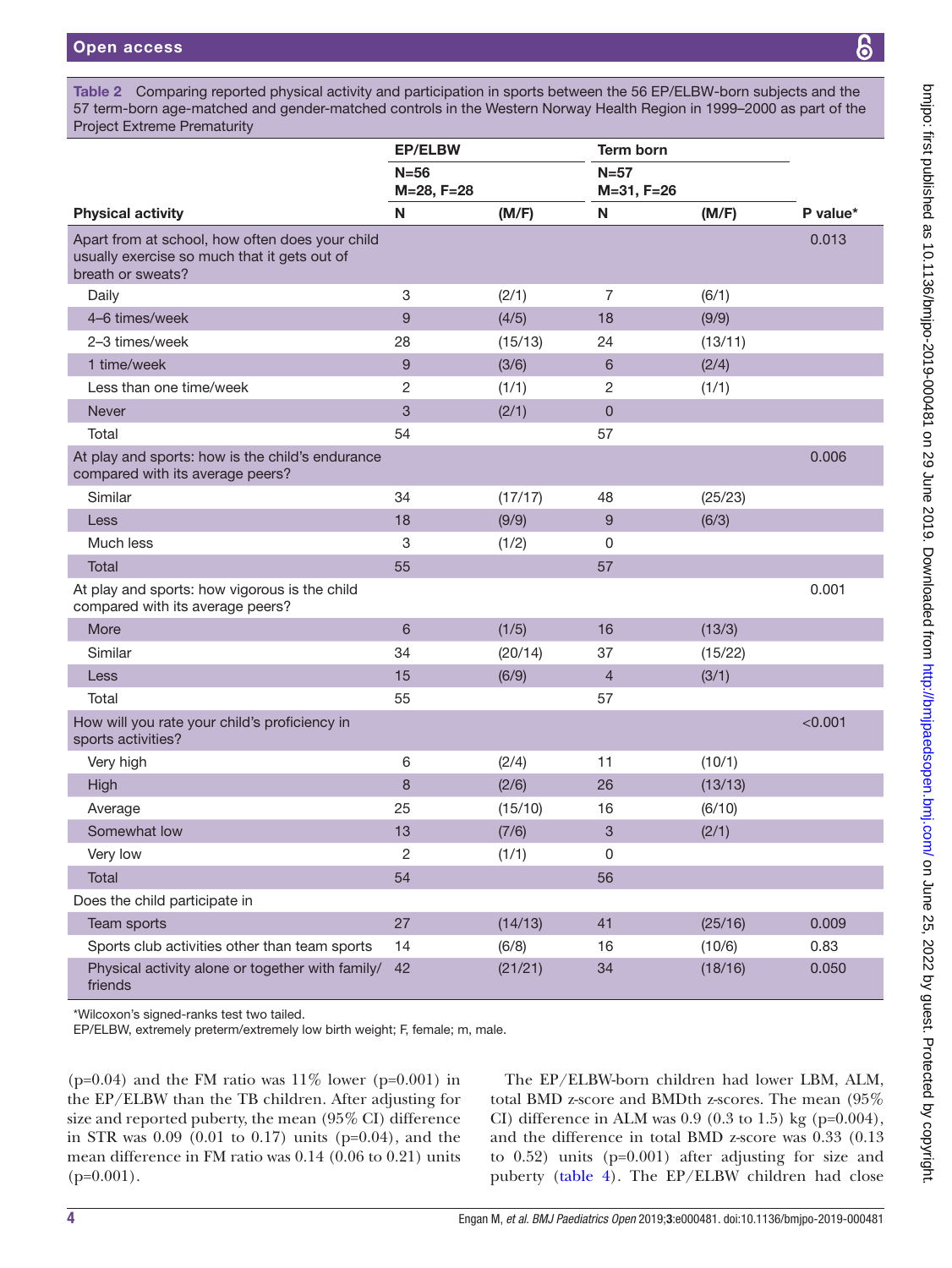| year 1999-2000 in the Western Norway health region and examined in 2010-2011 |               | ₹                       |                              |                  |                           | Female                       |                            |               |                      |                 |          | Male           |       |                     |                |                |           |
|------------------------------------------------------------------------------|---------------|-------------------------|------------------------------|------------------|---------------------------|------------------------------|----------------------------|---------------|----------------------|-----------------|----------|----------------|-------|---------------------|----------------|----------------|-----------|
|                                                                              |               |                         | EP/ELBW (n=54) and TB (n=54) |                  |                           | EP/ELBW (n=26) and TB (n=25) |                            |               |                      |                 |          | EP/ELBW (n=28) |       | and $TB$ ( $n=29$ ) |                |                |           |
| Variables, units                                                             | Mean          | မ္ဟ                     | Mean                         | မ္ဟ              | P value*                  | Mean                         | မ္ဟ                        | Mean          | င္ဟ                  | ٤               | P valuet | Mean           | မ္ဟ   | Mean                | မ္ဟ            | ε              | P value‡  |
| Birth weight, g                                                              | 842           | 175                     | 3700                         | 434              | 001<br>ଟ୍                 | 842                          | 168                        | 3554          | 399                  | $\circ$         | 0.007    | 840            | 184   | 3826                | 431            | $\circ$        | &0.001    |
| Age at examination, years                                                    | 11.4          | 0.6                     | 7.17                         | $\overline{0.7}$ | 0.001                     | $\frac{6}{11}$               | 0.7                        | 11.8          | 0.6                  | $\circ$         | 0.007    | 11.5           | 0.7   | 11.7                | 0.7            | $\circ$        | 0.005     |
| Height, cm                                                                   | 146.7         | 8.0                     | 151.5                        | 8.4              | 0.001                     | 146.6                        | 7.2                        | 149.5         | 8.7                  | $\circ$         | 0.19     | 146.9          | 8.7   | 153.3               | 7.9            | $\circ$        | 0.001     |
| Height z-score                                                               | $-0.41$       | 1.06                    | 0.01                         | $\overline{1.1}$ | $\overline{d}$<br>$\circ$ | $-0.43$                      | 1.02                       | $-0.30$       | 1.28                 | $\circ$         | 0.68     | $-0.40$        | 0.11  | 0.27                | 0.89           | $\circ$        | 0.002     |
| Weight, kg                                                                   | 38.5          | 8.3                     | 41.3                         | 8.6              | 0.07                      | 37.5                         | 7.2                        | 41.1          | 9.58                 | $\circ$         | 0.17     | 39.4           | 9.3   | 41.3                | 7.85           | $\circ$        | 0.28      |
| Weight, z-score                                                              | $-0.34$       | $\overline{\mathbb{H}}$ | $-0.13$                      | 들                | 0.32                      | $-0.43$                      | 0.99                       | $-0.19$       | 20<br>$\overline{ }$ | $\circ$         | 0.47     | $-0.25$        | 1.17  | $-0.08$             | 0.96           | $\circ$        | 0.53      |
| BMI, kg/m <sup>2</sup>                                                       | 17.7          | 2.6                     | 17.8                         | 2.8              | 0.79                      | 17.3                         | 2.4                        | 18.3          | 3.5                  | $\circ$         | 0.33     | 18.0           | 2.7   | 17.5                | 2.0            | $\circ$        | 0.31      |
| BMI, z-score                                                                 | $-0.19$       | 1.06                    | $-0.21$                      | 1.01             | 0.92                      | $-0.38$                      | 1.09                       | $-0.11$       | 1.12                 | $\circ$         | 0.47     | $-0.02$        | 1.01  | $-0.30$             | 0.93           | $\circ$        | 0.23      |
| Waist circumference, mm                                                      | 65.3          | $\overline{8}$          | 66.3                         | 7.6              | 55<br>$\circ$             | 63.4                         | 6.2                        | 65.9          | 9.4                  | $\mathbf{C}$    | 0.30     | 67.2           | 9.3   | 66.7                | 5.6            | $\overline{5}$ | 0.68      |
| Waist circumference,<br>z-score                                              | 0.23          | 1.02                    | 0.29                         | 1.04             | $\overline{z}$<br>$\circ$ | $-0.08$                      | 0.97                       | 0.06          | 1.31                 | $\sim$          | 0.74     | 0.51           | 1.00  | 0.50                | 0.70           | S              | 0.92      |
| Subscapular fold, mm                                                         | 8.7           | 4.0                     | 8.6                          | 4.3              | 78.<br>Ö                  | 8.0                          | 3.1                        | 9.5           | 4.9                  | 5               | 0.23     | 9.3            | 4.5   | 7.7                 | 3.5            | 5              | 0.13      |
| Subscapular fold, z-score                                                    | 0.12          | 1.18                    | 0.01                         | 1.20             | 53<br>O                   | 0.00                         | 1.24                       | 0.30          | 1.06                 | 5               | 0.39     | 0.23           | 1.15  | $-0.25$             | 1.27           | 5              | 0.09      |
| Triceps fold, mm                                                             | 11.3          | 4.1                     | 12.3                         | 4.1              | 23<br>$\circ$             | 11.0                         | 3.6                        | 13.5          | 4.3                  | S               | 0.04     | 11.6           | 4.6   | 11.3                | 3.7            | $\overline{5}$ | 0.06      |
| Triceps fold, z-score                                                        | $-0.08$       | 0.92                    | 0.17                         | 0.88             | 20<br>$\circ$             | $-0.12$                      | 0.82                       | 0.40          | 0.81                 | S               | 0.03     | $-0.06$        | 0.99  | $-0.03$             | 0.91           | 5              | 0.95      |
| WHtR                                                                         | 0.45          | 0.05                    | 0.44                         | 0.04             | 39<br>$\circ$             | 0.43                         | 0.04                       | 0.44          | 0.06                 | 2               | 0.67     | 0.46           | 0.05  | 0.44                | 0.03           | 5              | 0.08      |
| WHtR, z-score                                                                | 0.48          | 0.92                    | 0.34                         | 0.97             | 42<br>O                   | 0.13                         | 0.87                       | 0.22          | 1.24                 | $\sim$          | 0.87     | 0.87           | 0.85  | 0.44                | 0.66           | 5              | 0.10      |
| <b>STR</b>                                                                   | 0.78          | 0.24                    | 0.70                         | 0.21             | 04<br>$\circ$             | 0.75                         | 0.18                       | 0.71          | 0.21                 | 5               | 0.45     | 0.81           | 0.27  | 0.69                | 0.21           | 5              | 0.050     |
| Fat mass, kg                                                                 | 9.2           | 5.0                     | 10.2                         | 5.7              | 0.39                      | $_{\rm 8.8}$                 | 4.4                        | 12.2          | 6.6                  | ၜ               | 0.09     | 9.5            | 5.4   | 8.6                 | 4.3            | S              | 0.46      |
| $\%$<br>Total body fat,                                                      | 26.0          | 9.0                     | 26.2                         | 9.8              | 0.94                      | 26.4                         | 9.3                        | 30.5          | 9.2                  | ၜ               | 0.16     | 25.8           | 8.9   | 22.6                | 8.9            | S              | 0.20      |
| Fat mass index, kg/m <sup>2</sup>                                            | 4.2           | $\overline{2.1}$        | 4.4                          | 2.4              | 0.70                      | 4.1                          | 2.0                        | 5.3           | 2.8                  | ၜ               | 0.13     | 4.3            | 2.2   | 3.6                 | $\overline{1}$ | S              | 0.23      |
| Fat mass ratio                                                               | $\frac{1}{1}$ | 0.20                    | 1.25                         | 0.21             | 0.001                     | 1.10                         | 0.19                       | $\frac{1}{2}$ | 0.25                 | $\overline{10}$ | 0.07     | 1.13           | 0.20  | 1.28                | 0.16           | 4              | 0.004     |
| Lean body mass, kg                                                           | 24.6          | 4.4                     | 26.9                         | 4.8              | .003<br>$\circ$           | 23.3                         | $3.\overline{3}$           | 25.7          | 4.2                  | ၜ               | 0.052    | 25.6           | 5.0   | 27.9                | 5.2            | S              | 0.014     |
| LBMI, kg/m <sup>2</sup>                                                      | 11.3          | H                       | 11.6                         | 1.2              | 0.20                      | 10.9                         | 0.9                        | 11.3          | $\overline{1}$ .0    | $\circ$         | 0.16     | 7.7            | Ξ     | 11.8                | 1.2            | S              | 0.51      |
| ALM, kg                                                                      | 12.0          | 2.3                     | 13.4                         | 2.5              | $-001$<br>$\circ$         | 11.4                         | $\overline{\phantom{a}}$ : | 12.8          | 2.2                  | $\frac{1}{2}$   | 0.052    | 12.4           | 2.7   | 13.9                | 2.6            | 6              | 0.004     |
| ALMI, kg/m <sup>2</sup>                                                      | 5.5           | 0.6                     | 5.8                          | 0.6              | $\Omega$<br>$\circ$       | 5.3                          | 0.5                        | 5.6           | 0.6                  | $\frac{1}{2}$   | 0.07     | 5.6            | 0.6   | 5.9                 | 0.7            | $\circ$        | 0.08      |
| BMC, g                                                                       | 1095          | 259                     | 1259                         | 299              | $-001$<br>$\circ$         | 1064                         | 235                        | 1239          | 332                  | ၜ               | 0.06     | 1116           | 277   | 1274                | 274            | S              | 0.002     |
| BMD, g/cm <sup>2</sup>                                                       | 0.809         | 0.068                   | 0.863                        | 0.077            | 001<br>$\overline{Q}$     | 0.810                        | 0.060                      | 0.862         | 0.089                | ၜ               | 0.03     | 0.808          | 0.074 | 0.864               | 0.067          | 3              | &0.001    |
| BMD, z-score                                                                 | $-0.06$       | 0.65                    | 0.43                         | 0.80             | $-001$<br>$\circ$         | $-0.25$                      | 0.54                       | 0.19          | 0.83                 | ၜ               | 0.07     | 0.07           | 0.70  | 0.63                | 0.73           | S              | 0.002     |
| BMDth left, g/cm <sup>2</sup>                                                | 0.838         | 0.086                   | 0.904                        | 0.108            | $-001$<br>$\circ$         | 0.802                        | 0.069                      | 0.858         | 0.114                | ၜ               | 0.06     | 0.865          | 0.089 | 0.941               | 0.090          | 3              | 0.003     |
| BMDth left, z-score                                                          | $-0.06$       | 0.73                    | 0.44                         | 1.03             | 0.004                     | $-0.51$                      | 0.46                       | $-0.10$       | 0.97                 | ၜ               | 0.11     | 0.26           | 0.73  | 0.88                | 0.86           | S              | 0.013     |
| BMDth right, g/cm <sup>2</sup>                                               | 0.833         | 0.082                   | 0.902                        | 0.105            | < 0.001                   | 0.801                        | 0.072                      | 0.861         | 0.105                | ၜ               | 0.04     | 0.857          | 0.081 | 0.936               | 0.094          | S              | 0.002     |
| BMDth right, z-score                                                         | $-0.11$       | 0.71                    | 0.39                         | 1.00             | .004<br>$\circ$           | $-0.52$                      | 0.52                       | $-0.12$       | 0.92                 | ၜ               | 0.10     | 0.20           | 0.68  | 0.80                | 0.88           | S              | 0.012     |
|                                                                              |               |                         |                              |                  |                           |                              |                            |               |                      |                 |          |                |       |                     |                |                | Continued |

<span id="page-4-0"></span>5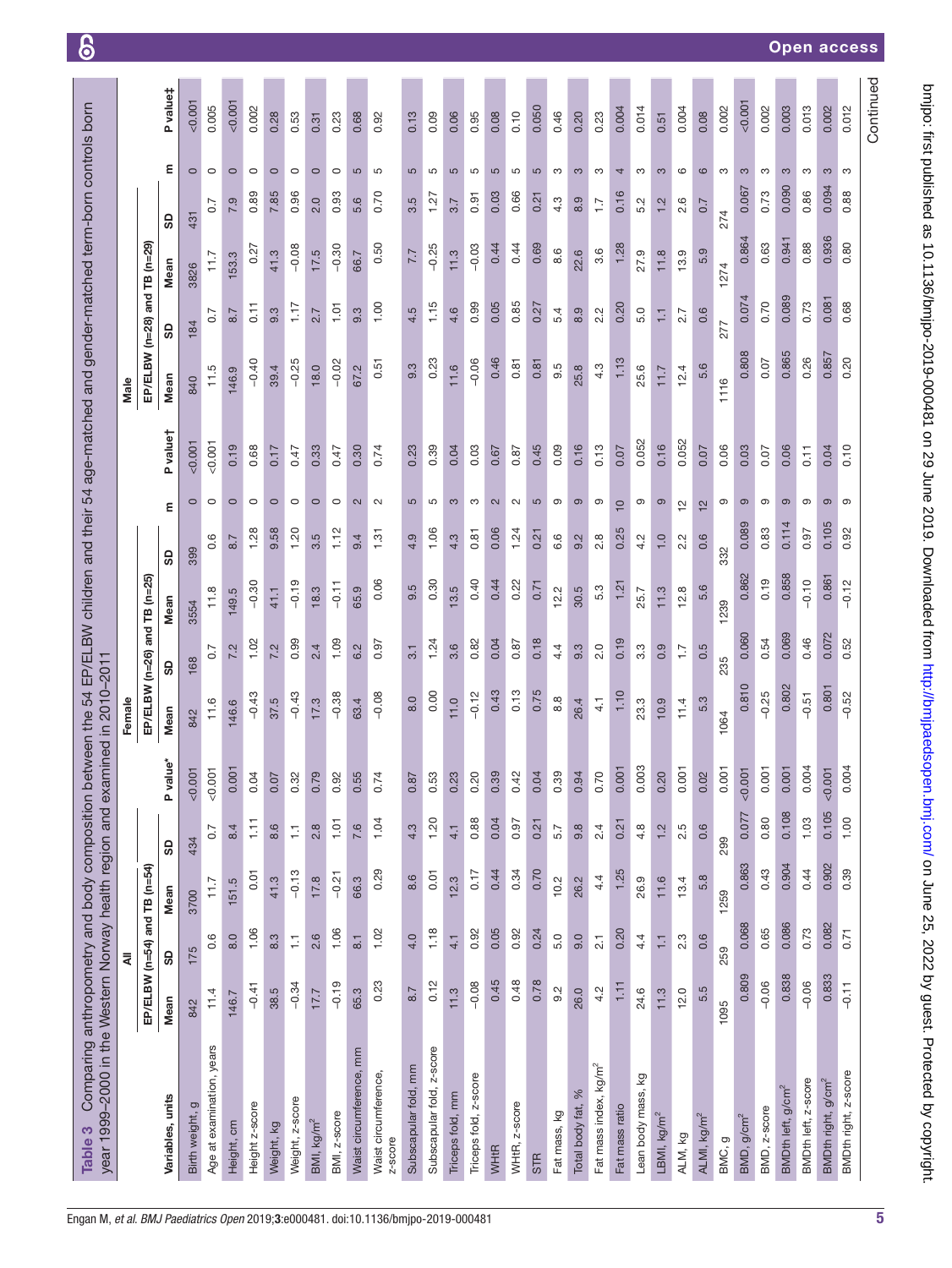| EP/ELBW (n=28) and TB (n=29)<br>Mean<br>0.097<br>SD<br>0.799<br>Mean<br>P valuet<br>$-0.85$<br>έ<br>$0.859$ $0.124$ 9<br>9<br>:P/ELBW (n=26) and TB (n=25)<br>Mean<br>0.852 0.101<br>ralue* Mean SD<br>0.45<br>é<br>0.822 0.101 0.836 0.100<br>Mean SD Mean SD<br>EP/ELBW (n=54) and TB (n=54)<br>BMD spine, g/cm <sup>2</sup><br>/ariables, units |                    |         | ₹ |  |      | Female |  |          |      | Male    |      |      |               |          |          |
|----------------------------------------------------------------------------------------------------------------------------------------------------------------------------------------------------------------------------------------------------------------------------------------------------------------------------------------------------|--------------------|---------|---|--|------|--------|--|----------|------|---------|------|------|---------------|----------|----------|
|                                                                                                                                                                                                                                                                                                                                                    |                    |         |   |  |      |        |  |          |      |         |      |      |               |          |          |
|                                                                                                                                                                                                                                                                                                                                                    |                    |         |   |  |      |        |  |          |      |         |      |      | 9             | E        | P value‡ |
|                                                                                                                                                                                                                                                                                                                                                    |                    |         |   |  |      |        |  |          |      |         |      |      | 0.817 0.073 3 |          | 0.39     |
| $-0.24$ 0.71 $-0.35$<br>$0.69 - 0.13$ 0.88                                                                                                                                                                                                                                                                                                         | BMD spine, z-score | $-0.06$ |   |  | 0.70 |        |  | $1.04$ 9 | 0.69 | $-0.07$ | 0.66 | 0.06 | 0.68          | $\infty$ | 0.99     |

#MLM comparing male EP/ELBW and TB. ‡MLM comparing male EP/ELBW and TB.

ineral content; BMD, bone mineral density; BMDth, total hip bone mineral density; BMI, body mass index; EP/ELBW, extremely preterm born/extremely low birth<br>term bom; WHtR, waist-to-height ratio; m, missing; Fat mass ratio ALM, appendicular lean mass; ALMI, appendicular lean mass index: BMC, bone mineral BMD, bone mineral density; BMI, body mass index; EP/ELBW, extremely preterm born/extremely low birth weight; LBMI, lean body mass index; STR, subscapular-triceps skinfold ratio; TB, term born; WHtR, waist-to-height ratio; m, missing; Fat mass ratio, (arms+legs fat mass)/truncal fat mass. ALM, appendicular lean mass; ALMI, appendicular lean mass index; BMC, bone mineral content;<br>weight; LBMI, lean body mass index; STR, subscapular-triceps skinfold ratio; TB, term born; WH to significantly lower ALMI (p=0.02), but LBMI did not differ between the groups.

When adjusting for PA, the mean differences in ALM, BMC and BMD were reduced by 20% and the mean differences in BMD z-score by 36%. The measures for truncal fat deposit (STR and FM ratio) remained similar or were only slightly reduced [\(table](#page-6-0) 4).

# Small for gestational age

Twenty of the EP/ELBW children (13 men and 7 women) were born SGA. Their mean (95% CI) height z-score was 0.88 (0.33 to 1.43) units lower than those who were not SGA. LBM, ALM, BMC, BMD and regional BMD were close to significantly reduced in the SGA group but not when comparing the respective values normalised for height<sup>2</sup> or z-scores [\(online supplementary file](https://dx.doi.org/10.1136/bmjpo-2019-000481)).

# Blood samples and puberty

We found no statistically significant group differences in unadjusted or seasonally adjusted D vitamin values. The values for testosterone, LH and FSH did not differ significantly between the EP/ELBW and TB boys, and the values of oestradiol, LH and FSH did not differ significantly between the respective groups of girls. There were no significant differences in reported puberty between the EP/ELBW and TB stratified by gender [\(online](https://dx.doi.org/10.1136/bmjpo-2019-000481) [supplementary file](https://dx.doi.org/10.1136/bmjpo-2019-000481)).

# PA and body composition

Increased PA was associated with statistically significantly lower fat components (%BF and FMI) and higher BMDth z-scores in the total group of participants ([table](#page-7-0) 5).

Analyses of interaction were performed to investigate if associations between PA and body composition differed in the EP/ELBW compared with the TB control group. We found there was an overall tendency for PA to have less positive effect on ALM, ALMI, total BMD z-score and BMDth z-scores in the EP/ELBW-born children compared with the TB children ([table](#page-7-0) 5); however, this was statistically significant only for the BMDth z-scores.

# **DISCUSSION**

Our main findings were that the EP/ELBW-born chil dren were less physically active and that the EP/ELBWborn children had an unfavourable body composition with increased truncal fat deposit, less skeletal muscle mass and lower BMD compared with the TB controls. The association between PA and body composition was weaker in the EP/ELBW than the TB group.

# Exercise and participation in sports activities

Our results are in line with other studies that report less PA among ELBW-born or very low BW-born children<sup>[24](#page-10-1)</sup> or young adults.[25 26](#page-10-2) However, Welsh *et al*[18](#page-9-7) did not reveal differences between school-children born before 25 weeks GA and TB controls when PA was measured by accelerometers.<sup>[18](#page-9-7)</sup> Differences in methodology as well as population lifestyle factors could explain these diverging

Table 3 Continued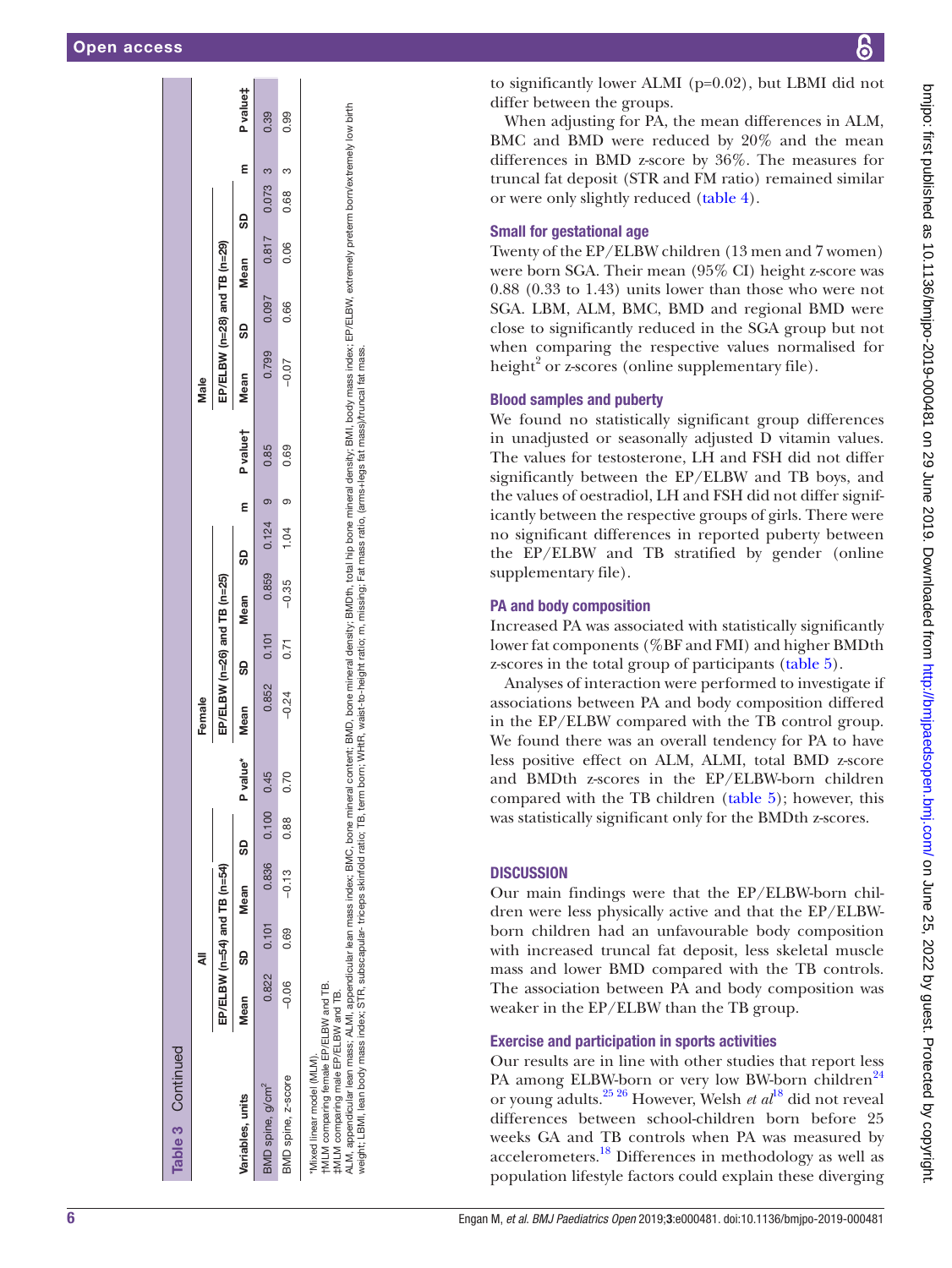<span id="page-6-0"></span>Table 4 Results from mixed linear regression analyses of bone mineral density, skeletal muscle mass, fat component and fat distribution measures in 47 EP/ELBW-born children and their 49 term-born age-matched and gender-matched controls in the Western Norway health region in 1999–2000 that were examined in 2010–2011

|                        |             | $EP/ELBW$ (n=47)           | TB (n=49) |                            |                           |             |         |
|------------------------|-------------|----------------------------|-----------|----------------------------|---------------------------|-------------|---------|
| Variables, units       | <b>Mean</b> | 95% CI                     | Mean      | 95% CI                     | Model*                    | Difference† | P value |
| BMC, g                 | 1096        | (1016 to 1176)             | 1256      | (1177 to 1334)             | $\mathbf{1}$              | $-160$      | 0.001   |
|                        |             |                            |           |                            | $\overline{c}$            | $-88$       | 0.001   |
|                        |             |                            |           |                            | $\ensuremath{\mathsf{3}}$ | $-70$       | 0.006   |
| BMD, g/cm <sup>2</sup> | 0.809       | (0.788 to 0.830)           | 0.863     | (0.843 to 0.884)           | 1                         | $-0.054$    | < 0.001 |
|                        |             |                            |           |                            | $\overline{2}$            | $-0.039$    | < 0.001 |
|                        |             |                            |           |                            | 3                         | $-0.032$    | 0.001   |
| BMD, z-value           | $-0.07$     | $(-0.28 \text{ to } 0.14)$ | 0.43      | $(0.22 \text{ to } 0.64)$  | $\mathbf{1}$              | $-0.50$     | 0.001   |
|                        |             |                            |           |                            | $\overline{c}$            | $-0.33$     | 0.001   |
|                        |             |                            |           |                            | $\ensuremath{\mathsf{3}}$ | $-0.21$     | 0.04    |
| BMDth left, z-score    | $-0.07$     | $(-0.34 \text{ to } 0.09)$ | 0.44      | $(0.18 \text{ to } 0.69)$  | 1                         | $-0.52$     | 0.004   |
|                        |             |                            |           |                            | $\sqrt{2}$                | $-0.38$     | 0.011   |
|                        |             |                            |           |                            | $\ensuremath{\mathsf{3}}$ | $-0.20$     | 0.19    |
| BMDth right, z-score   | $-0.12$     | $(-0.37 \text{ to } 0.13)$ | 0.38      | $(0.14 \text{ to } 0.63)$  | $\mathbf{1}$              | $-0.51$     | 0.004   |
|                        |             |                            |           |                            | $\sqrt{2}$                | $-0.39$     | 0.012   |
|                        |             |                            |           |                            | 3                         | $-0.20$     | 0.19    |
| BMD spine, z-score     | $-0.06$     | $(-0.29 \text{ to } 0.17)$ | $-0.13$   | $(-0.35 \text{ to } 0.10)$ | 1                         | 0.06        | 0.70    |
|                        |             |                            |           |                            | $\sqrt{2}$                | 0.22        | 0.10    |
|                        |             |                            |           |                            | $\ensuremath{\mathsf{3}}$ | 0.28        | 0.054   |
| ALM, kg                | 12.0        | (11.2 to 12.7)             | 13.4      | $(12.7 \text{ to } 14.1)$  | $\mathbf{1}$              | $-1.4$      | 0.001   |
|                        |             |                            |           |                            | $\sqrt{2}$                | $-0.9$      | 0.004   |
|                        |             |                            |           |                            | $\mathbf{3}$              | $-0.7$      | 0.03    |
| ALMI, $\text{kg/m}^2$  | 5.5         | $(5.3 \text{ to } 5.7)$    | 5.8       | $(5.5 \text{ to } 5.9)$    | $\mathbf{1}$              | $-0.3$      | 0.02    |
|                        |             |                            |           |                            | $\overline{2}$            | $-0.2$      | 0.03    |
|                        |             |                            |           |                            | $\ensuremath{\mathsf{3}}$ | $-0.2$      | 0.19    |
| Body fat, %            | 26.0        | (23.3 to 28.7)             | 26.2      | $(23.5 \text{ to } 28.8)$  | $\mathbf{1}$              | $-0.2$      | 0.94    |
|                        |             |                            |           |                            | $\sqrt{2}$                | 0.0         | 0.97    |
|                        |             |                            |           |                            | $\ensuremath{\mathsf{3}}$ | $-1.1$      | 0.38    |
| Fat mass ratio         | 1.11        | $(1.05 \text{ to } 1.17)$  | 1.25      | $(1.19 \text{ to } 1.30)$  | 1                         | $-0.13$     | < 0.001 |
|                        |             |                            |           |                            | $\overline{c}$            | $-0.14$     | 0.001   |
|                        |             |                            |           |                            | 3                         | $-0.13$     | 0.001   |
| <b>STR</b>             | 0.78        | $(0.72 \text{ to } 0.85)$  | 0.69      | $(0.63 \text{ to } 0.76)$  | $\mathbf{1}$              | 0.09        | 0.04    |
|                        |             |                            |           |                            | $\sqrt{2}$                | 0.09        | 0.04    |
|                        |             |                            |           |                            | $\ensuremath{\mathsf{3}}$ | 0.09        | 0.049   |

\*Comparing the EP/ELBW and TB pairs: model 1: unadjusted; model 2: adjusted for height z-score, weight z-score and parental-reported puberty; model 3: adjusted for height z-score, weight z-score, parental-reported puberty and physical activity.

†Estimate of difference between EP/ELBW-born and term-born children.

ALM, appendicular lean mass;ALMI, appendicular lean mass index; BMC, bone mineral content; BMD, bone mineral density; BMDth, total hip bone mineral density; EP/ELBW, extremely preterm/extremely low birth weight; STR, subscapular-triceps skinfold ratio; TB, term born; Fat mass ratio, (arms+legs fat mass)/truncal fat mass.

results in that potential differences in PA may become more apparent in societies where children in general are more active.

Several factors have been suggested to contribute to lower PA in preterm-born children, including reduced muscle mass, altered muscle fibre composition, reduced

lung function and reduced physical fitness. $27$  Other important aspects are their increased risk of shortcomings due to clumsiness, hyperactivity, inattention and lower physical confidence.<sup>[28](#page-10-4)</sup> Our findings imply that  $EP/$ ELBW-born children are less inclined to attend team sports but instead prefer to perform PA alone or together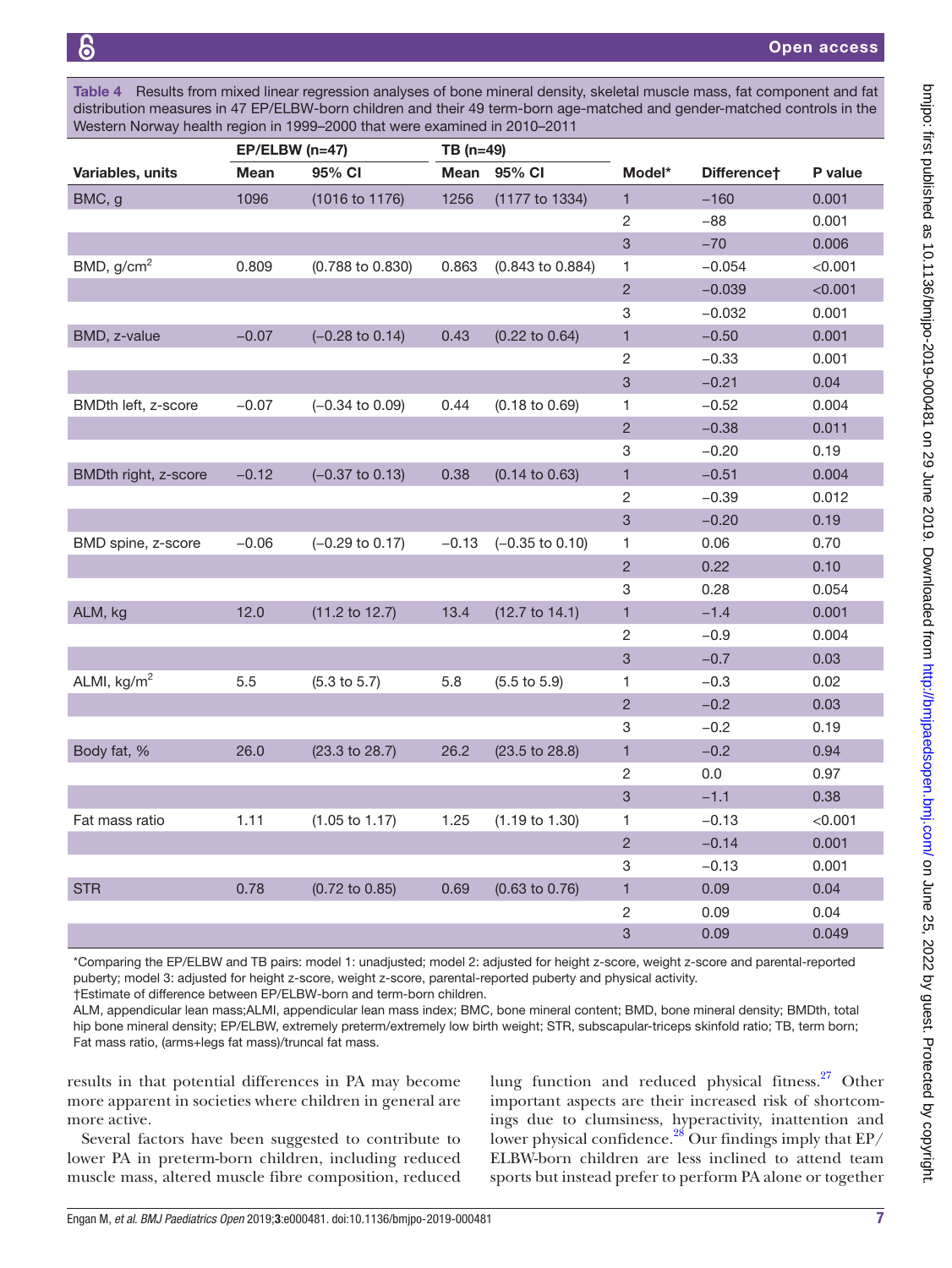| Project Extreme Prematurity<br>Table 5 |         | Results from mixed linear regression analyses of |             | 49 age-matched and gender-matched term-born (TB) controls born in year 1999-2000 in the Western Norway health region and examined in 2010-2011 as part of the |                   | effect of leisure time physical activity on body composition in 47 extremely preterm (EP) born children and their |         |                   |                            |                   |                                          |                             |                |
|----------------------------------------|---------|--------------------------------------------------|-------------|---------------------------------------------------------------------------------------------------------------------------------------------------------------|-------------------|-------------------------------------------------------------------------------------------------------------------|---------|-------------------|----------------------------|-------------------|------------------------------------------|-----------------------------|----------------|
| Variables,                             | EP born |                                                  | FB          |                                                                                                                                                               |                   |                                                                                                                   |         | Physical activity |                            |                   | EP compared with TB<br>Physical activity |                             |                |
| units                                  | Mean    | 95% CI                                           | <b>Mean</b> | 95% CI                                                                                                                                                        | <b>Difference</b> | 95% CI                                                                                                            | P value | Effect †          | 95% CI                     | P value           | <b>Effect</b>                            | 95% CI                      | <b>P</b> value |
| z-score<br>Weight,                     | $-0.34$ | $(-0.63, to 0.05)$                               | $-0.13$     | $(-0.43 \text{ to } 0.16)$                                                                                                                                    | $-0.20$           | $(-0.60 to 0.20)$                                                                                                 | 0.32    | $-0.09$           | $(-0.28 \text{ to } 0.11)$ | 0.39              | $-0.03$                                  | $(-0.44 \text{ to } 0.36)$  | 0.88           |
| BMI, z-score                           | $-0.19$ | $(-0.47$ to 0.09)                                | $-0.21$     | $(-0.49)$ to 0.07                                                                                                                                             | $-0.02$           | $(-0.39$ to 0.43)                                                                                                 | 0.92    | $-0.10$           | $(-0.29 to 0.09)$          | 0.28              | 0.03                                     | $(-0.36$ to 0.42)           | 0.89           |
| FMI, kg/m <sup>2</sup>                 | 4.2     | (3.5 to 4.9)                                     | 4.4         | $(3.7 \text{ to } 5.0)$                                                                                                                                       | $-0.2$            | $(-1.1 to 0.8)$                                                                                                   | 0.70    | $-0.9$            | $(-1.3, t_0 0.4)$          | 0.001             | 0.5                                      | $(-0.5 to 1.4)$             | 0.32           |
| Total body<br>fat, %                   | 26.0    | $(23.3 \text{ to } 28.7)$                        | 26.1        | (23.5 to 28.8)                                                                                                                                                | $-0.16$           | $(-4.0 to 3.7)$                                                                                                   | 0.94    | $-4.1$            | $(-6.0, t_0 2.1)$          | 0.001             | 2.3                                      | $(-1.6 to 6,2)$             | 0.25           |
| ALMI, kg/m <sup>2</sup>                | 5.5     | (5.3 to 5.7)                                     | 5.8         | (5.6 to 5.9)                                                                                                                                                  | $-0.3$            | $(-0.5, to 0.1)$                                                                                                  | 0.02    | $\overline{0}$    | $(-0.1 to 0.2)$            | 0.44              | $-0.3$                                   | $(-0.6, t_0 0.1)$           | 0.012          |
| LBMI, kg/m <sup>2</sup>                | 11.3    | (11.0 to 11.6)                                   | 11.6        | $(11.3 \text{ to } 11.8)$                                                                                                                                     | $-0.3$            | $(-0.7 to 0.2)$                                                                                                   | 0.20    | $\overline{0}$    | $(-0.1 to 0.4)$            | 0.27              | $-0.6$                                   | $(-1.1, to 0.1)$            | 0.02           |
| <b>STR</b>                             | 0.78    | $(0.72 \text{ to } 0.85)$                        | 0.69        | $(0.63 \text{ to } 0.76)$                                                                                                                                     | 0.09              | (0.00 to 0.17)                                                                                                    | 0.04    | 0.005             | $(-0.04 to 0.05)$          | 0.83              | $-0.09$                                  | $(-0.18 \text{ to } 0.01)$  | 0.07           |
| WHtR                                   | 0.44    | (0.43 to 0.45)                                   | 0.44        | $(0.43$ to $0.45)$                                                                                                                                            | 0.00              | $(-0.01 to 0.03)$                                                                                                 | 0.79    | $-0.01$           | $(-0.02 \text{ to } 0.00)$ | $\overline{0.11}$ | $-0.00$                                  | $(-0.02$ to $0.02)$         | 0.71           |
| Fat mass ratio                         | 1.11    | (1.05 to 1.17)                                   | 1.25        | $(1.19 \text{ to } 1.30)$                                                                                                                                     | $-0.13$           | $(-0.21, to 0.06)$                                                                                                | 0.001   | 0.00              | $(-0.04 to 0.05)$          | 0.84              | 0.04                                     | $(-0.05 \text{ to } 0.13)$  | 0.42           |
| BMC, g                                 | 1096    | (1016 to 1176)                                   | 1256        | $(1177$ to $1335$ )                                                                                                                                           | $-160$            | $(-252, to 67)$                                                                                                   | 0.001   | $\frac{4}{3}$     | $(-41)$ to 69)             | 0.63              | $-126$                                   | $(-245, to 6)$              | 0.04           |
| BMD, g/cm <sup>2</sup>                 | 0.809   | $(0.788 \text{ to } 0.830)$                      | 0.863       | $\widehat{+}$<br>(0.843 to 0.88                                                                                                                               | $-0.054$          | $(-0.078, to 0.030)$                                                                                              | &0.001  | 0.008             | $(-0.007 to 0.022)$        | 0.28              | $-0.034$                                 | $(-0.065, to 0.003)$        | 0.03           |
| BMD, z-score                           | $-0.07$ | $(-0.28$ to 0.14)                                | 0.43        | $(0.22 \text{ to } 0.64)$                                                                                                                                     | $-0.50$           | $(-0.78, to 0.22)$                                                                                                | 0.007   | 0.09              | $(-0.07 to 0.25)$          | 0.27              | $-0.39$                                  | $(-0.71, to 0.07)$          | 0.02           |
| BMD, spine<br>z-score                  | $-0.06$ | $(-0.29$ to $0.17)$                              | $-0.13$     | $(-0.35, t_0 0.10)$                                                                                                                                           | 0.06              | $(-0.26 \text{ to } 0.39)$                                                                                        | 0.70    | 0.03              | $(-0.15 to 0.21)$          | 0.73              | $-0.23$                                  | $(-0.59 \text{ to } 0.13)$  | 0.20           |
| BMDth left,<br>z-score                 | $-0.07$ | $(-0.33$ to 0.19)                                | 0.44        | $(0.18 \text{ to } 0.69)$                                                                                                                                     | $-0.51$           | $(-0.84, to 0.17)$                                                                                                | 0.004   | 0.21              | $(0.02 \text{ to } 0.40)$  | 0.03              | $-0.53$                                  | $(-0.91 to 0.15)$           | 0.007          |
| BMDth right,<br>z-score                | $-0.12$ | $(-0.37, 0.14)$                                  | 0.38        | (0.14, 0.63)                                                                                                                                                  | $-0.50$           | $(-0.83, -0.17)$                                                                                                  | 0.004   | 0.24              | (0.05, 0.42)               | 0.001             | $-0.50$                                  | $(-0.87 \text{ to } -0.13)$ | 0.009          |
|                                        |         | *Unadjusted difference between EP born and TB.   |             |                                                                                                                                                               |                   |                                                                                                                   |         |                   |                            |                   |                                          |                             |                |

<span id="page-7-0"></span>†Estimated overall effect of physical activity.

‡Estimated difference in effect of PA on EP born compared with TB (interaction term). Boldface denotes significant group differences.

†Estimated overall effect of physical activity.<br>≄Estimaped difference in effect of PA on EP born compared with TB (interaction term). Boldface denotes significant group differences.<br>≄Estimaped difference in effect of PA o ALMI, appendicular lean mass index; BMC, bone mineral content; BMD, bone mineral density; BMDth, total hip bone mineral density; LBMI, lean body mass index; PA, physical activity; STR, subscapular-triceps skinfold ratio; W

height ratio; Fat mass ratio, (arms+legs fat mass)/truncal fat mass.

 $\overline{6}$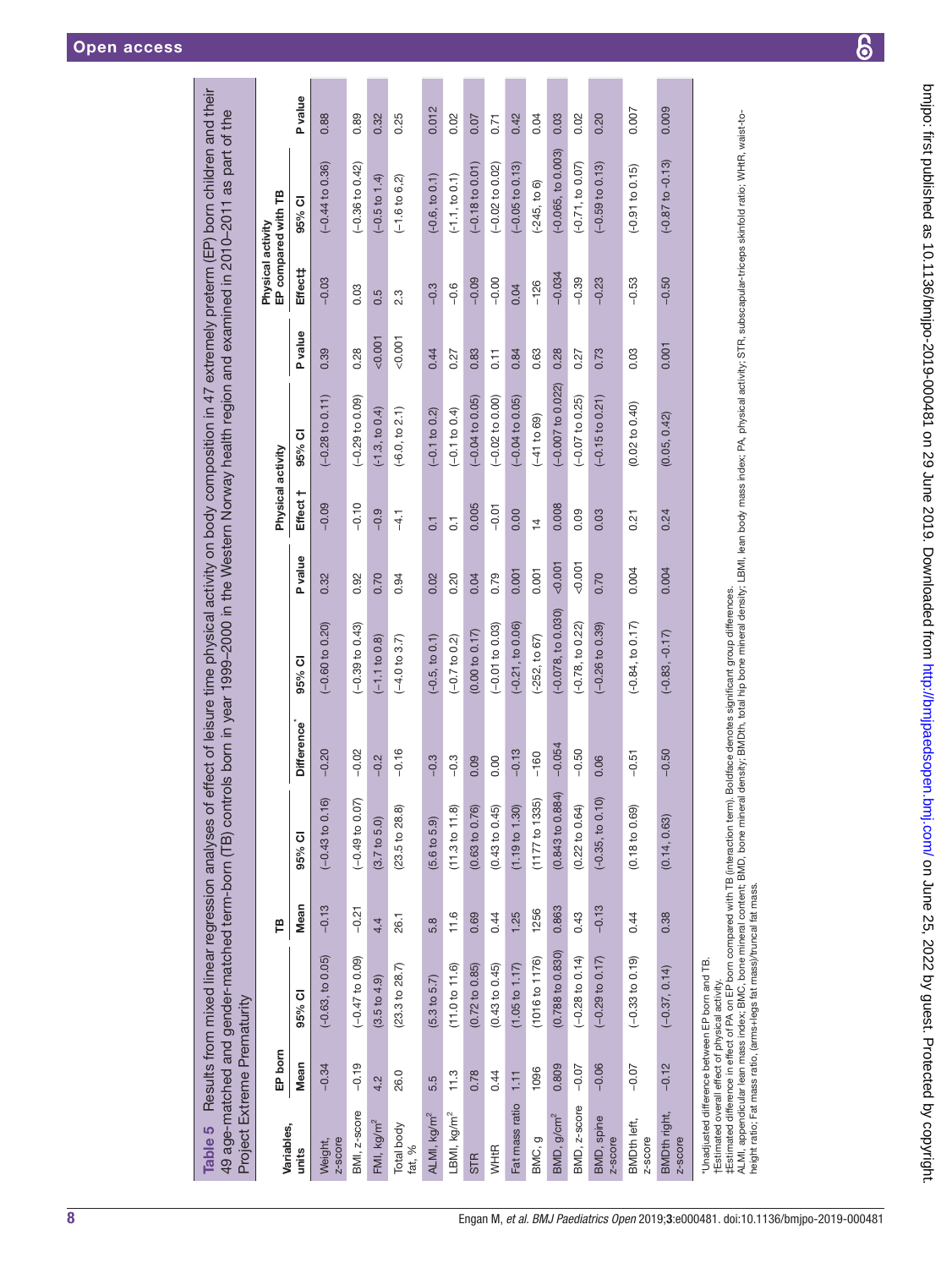with family members. This could reflect the neuromuscular and social interaction difficulties these children may experience.

Habits of PA track from childhood into adulthood, $29$ and therefore, our results suggest that the long-term health of EP/ELBW-born children may be negatively affected.

#### Body composition

Preterm-born children have been reported to have increased truncal fat deposit and insulin resistance, established risk factors for developing type 2 diabetes mellitus.<sup>30 31</sup> Our study supports these observations since the EP/ELBW-born children had a lower FM ratio and a close to significantly higher STR, indicating greater truncal fat deposits.

There is a positive association between BW and muscle strength, which is maintained during life. $32$  Skeletal muscle mass, fat-free mass and muscle strength have been found to be reduced in children and adults born preterm compared with those born at term.<sup>26 27 33</sup> This is in line with our results, where the EP/ELBW-born children had approximately 1 kg less skeletal muscle mass than the TB children.

In addition to providing strength and mobility, skeletal muscle is insulin sensitive and an important regulator of glucose metabolism and therefore relevant in preventing cardiovascular and metabolic disease. $34$  We suggest that the EP/ELBW-born children's lower muscle mass may negatively affect long-term health outcome by reducing their engagement and abilities in PA and by contributing to an ineffective metabolism.

There is an association between low BW and low peak bone mass later in life. $^{11\,35\,36}$  In our study, the mean total BMD z-score and BMDth z-scores in the EP/ELBW-group were within normal ranges but nevertheless lower than in the TB group. As reduced peak BMD is regarded the most important determinant of osteoporosis and fractures in later adulthood, $37$  the EP/ELBW-born children may be at increased risk.

Mean BMD z-score in the TB group was greater than expected, especially among the men. The reason may be that the TB controls were more active than the children in the reference material<sup>38</sup> or that there are secular trends towards greater BMD values in Norwegian boys.

Measures of body composition are influenced by the size of the body. BMD is correlated with weight, height and puberty, and these measures were adjusted for by height and weight z-score in addition to parental reported puberty. However, DXA-derived BMD is based on the two-dimensional projected area of a three-dimensional structure, and it is possible that smaller bones was found to have lower BMD than larger bones. The skeletal muscle mass (ALM and LBM)) and FM were normalised for height squared, and we additionally adjusted ALMI for height and weight z-score to take into account the height and weight difference between the individuals at the given age [\(table](#page-6-0) 4, model 2). FM ratio and STR

are less influenced by height and weight as reflected in [table](#page-6-0) 4.

#### PA and body composition

PA is associated with numerous health benefits on a range of non-communicable diseases. $^{13}$  14 However, EP/ ELBW-born children's benefits from exercise are not well studied.

The associations between PA and bone mineral and skeletal muscle mass accrual were weaker in the EP/ ELBW than in the TB group. The less enduring and less vigorous physical engagement in PA among the EP/ ELBW-born children may be one explanation, but it may also imply that EP/ELBW-born children benefit less from exercise compared with TB.

Nevertheless, the EP/ELBW-born children should be encouraged to be more physically active to achieve their potential peak bone and muscle mass.

The impact of the perinatal stress the preterm born individuals are exposed to is far from fully understood. One may hypothesise that early epigenetic adaptation and metabolic programming can explain later development of an unfavourable body composition.<sup>39</sup> Future studies should try to establish optimal growth patterns for preterm children to facilitate better and individualised nutritional treatment. Furthermore, studies are needed to assess to what extent the frequency, volume and intensity of PA might improve body composition of the preterm born children.

### Strengths and limitations

The major strength of this study was the population-based and controlled design with a relatively high rate of attendance and that the participants were representative of the complete cohort. Recruitment of TB controls was based on the 'next-born subject principle', minimising the risk of selection bias. Potential bias introduced by a two-centre design was limited by paired statistical analysis with EP/ELBW and TB controls who were recruited and examined at the same institution. Moreover, potential inaccuracies introduced by collecting data on exercise habits and pubertal staging by suboptimal methods are likely to pertain similarly to the EP/ELBW and TB groups, thus allowing for group comparisons.

The EP/ELBW children were recruited based on either GA below <28 weeks or BW less than 1000 g irrespectively of GA. Therefore, the results cannot be generalised to EP-born individuals in general.

The exercise habits were determined by questionnaires rather than more objective methods like accelerometers and diaries, which represent a limitation to the study. Especially, we assume the report on unstructured exercise activity to be inaccurate. The association between PA and body composition must therefore be interpreted with caution.

Pubertal stage was not assessed by clinical examination, but rather with parental report, and the dietary intake for calcium and vitamin D was not recorded, factors that can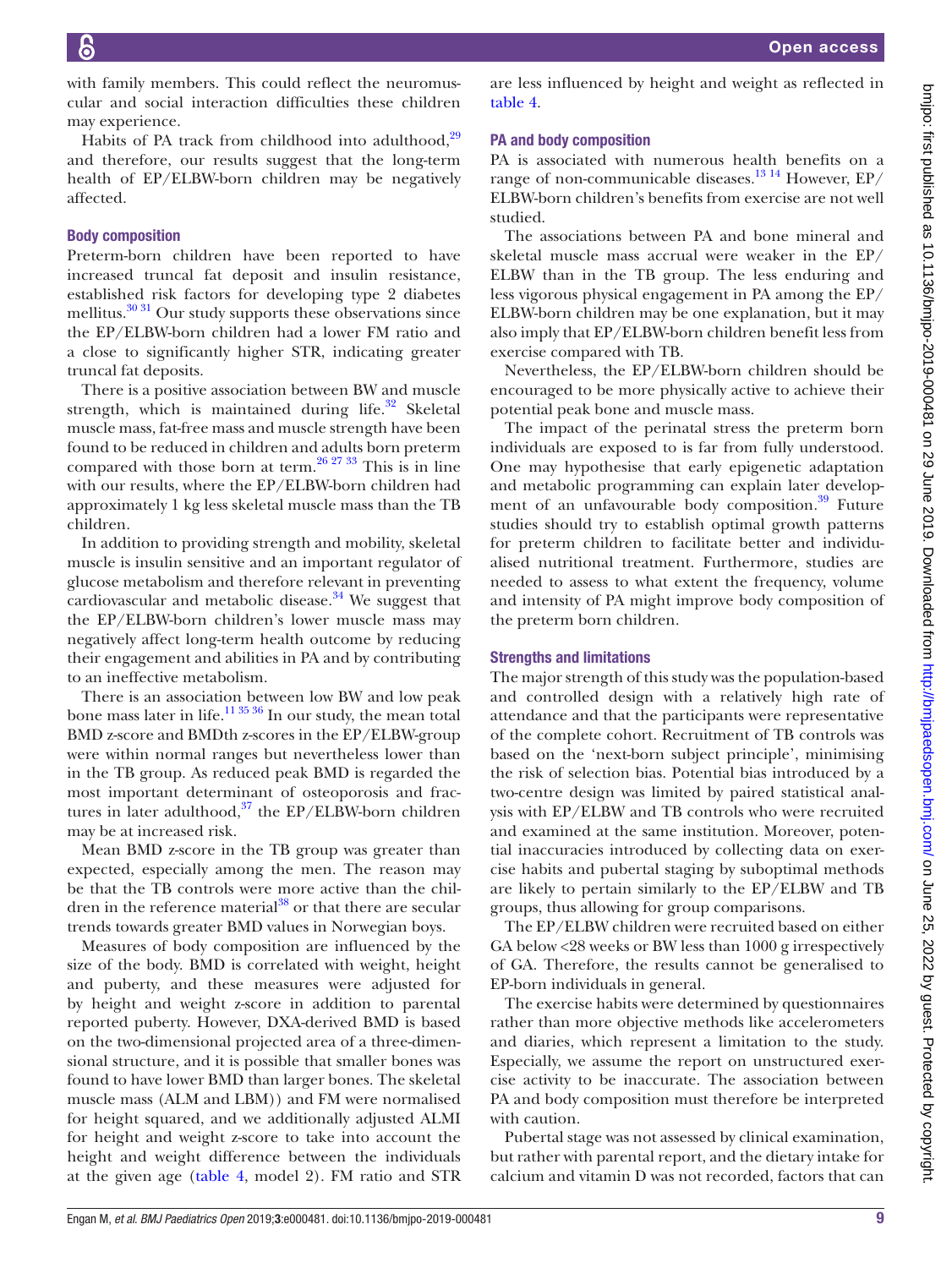Authority and the Norway's Research Council. Competing interests None declared. Patient consent for publication Not required. Provenance and peer review Not commissioned; externally peer reviewed. Data availability statement Data are available on reasonable request. Open access This is an open access article distributed in accordance with the Creative Commons Attribution Non Commercial (CC BY-NC 4.0) license, which permits others to distribute, remix, adapt, build upon this work non-commercially, and license their derivative works on different terms, provided the original work is properly cited, appropriate credit is given, any changes made indicated, and the use is non-commercial. See:<http://creativecommons.org/licenses/by-nc/4.0/>. **REFERENCES** 1. Doyle LW, Anderson PJ, Givens MH. Adult outcome of extremely preterm infants. *[Pediatrics](http://dx.doi.org/10.1542/peds.2010-0710)* 2010;126:342–51. 2. Rauch F, Schoenau E. Skeletal development in premature infants: a review of bone physiology beyond nutritional aspects. *[Arch Dis Child](http://dx.doi.org/10.1136/fn.86.2.F82)  [Fetal Neonatal Ed](http://dx.doi.org/10.1136/fn.86.2.F82)* 2002;86:82F–5. 3. Brown LD. Endocrine regulation of fetal skeletal muscle growth: impact on future metabolic health. *[J Endocrinol](http://dx.doi.org/10.1530/JOE-13-0567)* 2014;221:R13–R29. 4. Givens MH, Macy IG. The chemical composition of the human fetus. *J Biol Chem* 1933;102:7–17. 2016;79:710–5. 2003;88:46F–51.

- <span id="page-9-0"></span>5. Johnson MJ, Wootton SA, Leaf AA, *et al*. Preterm birth and body composition at term equivalent age: a systematic review and metaanalysis. *[Pediatrics](http://dx.doi.org/10.1542/peds.2011-3379)* 2012;130:e640–9.
- 6. Giannì ML, Roggero P, Liotto N, *et al*. Body composition in late preterm infants according to percentile at birth. *[Pediatr Res](http://dx.doi.org/10.1038/pr.2015.273)*
- 7. Huysman WA*et al*. Growth and body composition in preterm infants with bronchopulmonary dysplasia. *[Arch Dis Child Fetal Neonatal Ed](http://dx.doi.org/10.1136/fn.88.1.F46)*
- <span id="page-9-1"></span>8. Morrison KM, Ramsingh L, Gunn E, *et al*. Cardiometabolic health in adults born premature with extremely low birth weight. *[Pediatrics](http://dx.doi.org/10.1542/peds.2016-0515)* 2016;138. doi:10.1542/peds.2016-0515
- 9. Scheurer JM, Zhang L, Gray HL, *et al*. Body composition trajectories from infancy to preschool in children born premature versus fullterm. *[J Pediatr Gastroenterol Nutr](http://dx.doi.org/10.1097/MPG.0000000000001494)* 2017;64:e147–53.
- <span id="page-9-2"></span>10. Buttazzoni C, Rosengren B, Tveit M, *et al*. Preterm children born small for gestational age are at risk for low adult bone mass. *[Calcif](http://dx.doi.org/10.1007/s00223-015-0069-3)  [Tissue Int](http://dx.doi.org/10.1007/s00223-015-0069-3)* 2016;98:105–13.
- <span id="page-9-8"></span>11. Smith CM, Wright NP, Wales JKH, *et al*. Very low birth weight survivors have reduced peak bone mass and reduced insulin sensitivity. *[Clin Endocrinol](http://dx.doi.org/10.1111/j.1365-2265.2011.04118.x)* 2011;75:443–9.
- 12. García-Hermoso A, Cavero-Redondo I, Ramírez-Vélez R, *et al*. Muscular strength as a predictor of all-cause mortality in an apparently healthy population: a systematic review and metaanalysis of data from approximately 2 million men and women. *[Arch](http://dx.doi.org/10.1016/j.apmr.2018.01.008)  [Phys Med Rehabil](http://dx.doi.org/10.1016/j.apmr.2018.01.008)* 2018;99:2100–13.
- <span id="page-9-3"></span>13. Warburton DER, Nicol CW, Bredin SSD. Health benefits of physical activity: the evidence. *[CMAJ](http://dx.doi.org/10.1503/cmaj.051351)* 2006;174:801–9.
- 14. Penedo FJ, Dahn JR. Exercise and well-being: a review of mental and physical health benefits associated with physical activity. *[Current Opinion in Psychiatry](http://dx.doi.org/10.1097/00001504-200503000-00013)* 2005;18:189–93.
- <span id="page-9-4"></span>15. Lowe J, Watkins WJ, Kotecha SJ, *et al*. Physical activity in school-age children born preterm. *[The Journal of Pediatrics](http://dx.doi.org/10.1016/j.jpeds.2014.12.013)* 2015;166:877–83.
- 16. Tikanmäki M, Kaseva N, Tammelin T, *et al*. Leisure time physical activity in young adults born preterm. *[The Journal of Pediatrics](http://dx.doi.org/10.1016/j.jpeds.2017.06.068)* 2017;189:135–42.
- 17. Tikanmäki M, Tammelin T, Kaseva N, *et al*. Objectively measured physical activity and sedentary time in young adults born preterm— The ester study. *[Pediatric research](http://dx.doi.org/10.1038/pr.2016.262)* 2016;81.
- <span id="page-9-7"></span>18. Welsh L, Kirkby J, Lum S, *et al*. The EPICure Study: maximal exercise and physical activity in school children born extremely preterm. *[Thorax](http://dx.doi.org/10.1136/thx.2008.107474)* 2010;65:165–72.
- <span id="page-9-5"></span>19. Skjærven R, Gjessing HK, Bakketeig LS. Birthweight by gestational age in Norway. *[Acta Obstet Gynecol Scand](http://dx.doi.org/10.1034/j.1600-0412.2000.079006440.x)* 2000;79:440–9.
- <span id="page-9-6"></span>20. Rangul V, Holmen TL, Kurtze N, *et al*. Reliability and validity of two frequently used self-administered physical activity questionnaires in adolescents. *[BMC Med Res Methodol](http://dx.doi.org/10.1186/1471-2288-8-47)* 2008;8.
- 21. Júlíusson PB, Roelants M, Nordal E, *et al*. Growth references for 0-19 year-old Norwegian children for length/height, weight, body mass index and head circumference. *[Ann Hum Biol](http://dx.doi.org/10.3109/03014460.2012.759276)* 2013;40:220–7.

influence the interpretation of BMD. However, a recent meta-analysis concluded that preterm born children enter puberty at the same age as term born children. $^{40}$  $^{40}$  $^{40}$  In addition, our paired analysis on the question regarding puberty did not find differences between the groups.

The p value has not been formally adjusted for multiple comparison and subsequent studies should be performed to confirm our observed associations.

# **CONCLUSIONS**

Compared with TB controls, the EP/ELBW-born school children were less physically active, and our study suggests that they had an unfavourable body composition with increased truncal fat, less skeletal muscle mass and reduced BMD. Physical activity was less associated with mineral and skeletal muscle mass accrual in the EP/ ELBW-born group.

# What is known about the subject?

- ► Physical activity is associated with several health benefits and has preventive effects on several non-communicable diseases like osteoporosis and cardiometabolic disease.
- ► There is a positive association between birth weight and muscle strength and peak bone mass, which is maintained across the life course.
- $\triangleright$  We lack knowledge on how physical activity impacts body components in children born extremely preterm or at extremely low birth weight.

# What this study adds?

- ► The children born extremely preterm or with extremely low birth weight (EP/ELBW) were less physically active than term born children.
- ► The children born EP/ELBW had an unfavourable body composition with less muscle mass, reduced bone mineral density and increased truncal fat.
- ► Physical activity was less associated with mineral and skeletal muscle mass accrual in the EP/ELBW-born group compared with term-born controls.

## Author affiliations

<sup>1</sup>Department of Paediatrics and Adolescent Medicine, Haukeland University Hospital, Bergen, Norway

<sup>2</sup>Department of Clinical Science, University of Bergen, Bergen, , Norway

<sup>3</sup>Department of Paediatrics and Adolescent Medicine, Stavanger University Hospital, Stavanger, Norway

4 Department of Global Public Health and Primary Care, University of Bergen, Bergen, , Norway

<sup>5</sup>Centre for Clinical Research, Haukeland Universitetssjukehus, Bergen, Norway

Contributors ME conceptualised and designed the study, carried out the initial analyses, drafted the initial manuscript and revised the manuscript. HC designed the data collection instruments, conceptualised and designed the study, carried out the initial analyses, drafted the initial manuscript and revised the manuscript. PJ and GEE supervised and carried out the advanced analysis and interpretation of data and critically reviewed the manuscript for important intellectual content. MV, TM and KØ designed the data collection instruments, collected data and reviewed and revised the manuscript. TH designed the data collection instruments, coordinated and supervised data collection and critically reviewed the manuscript